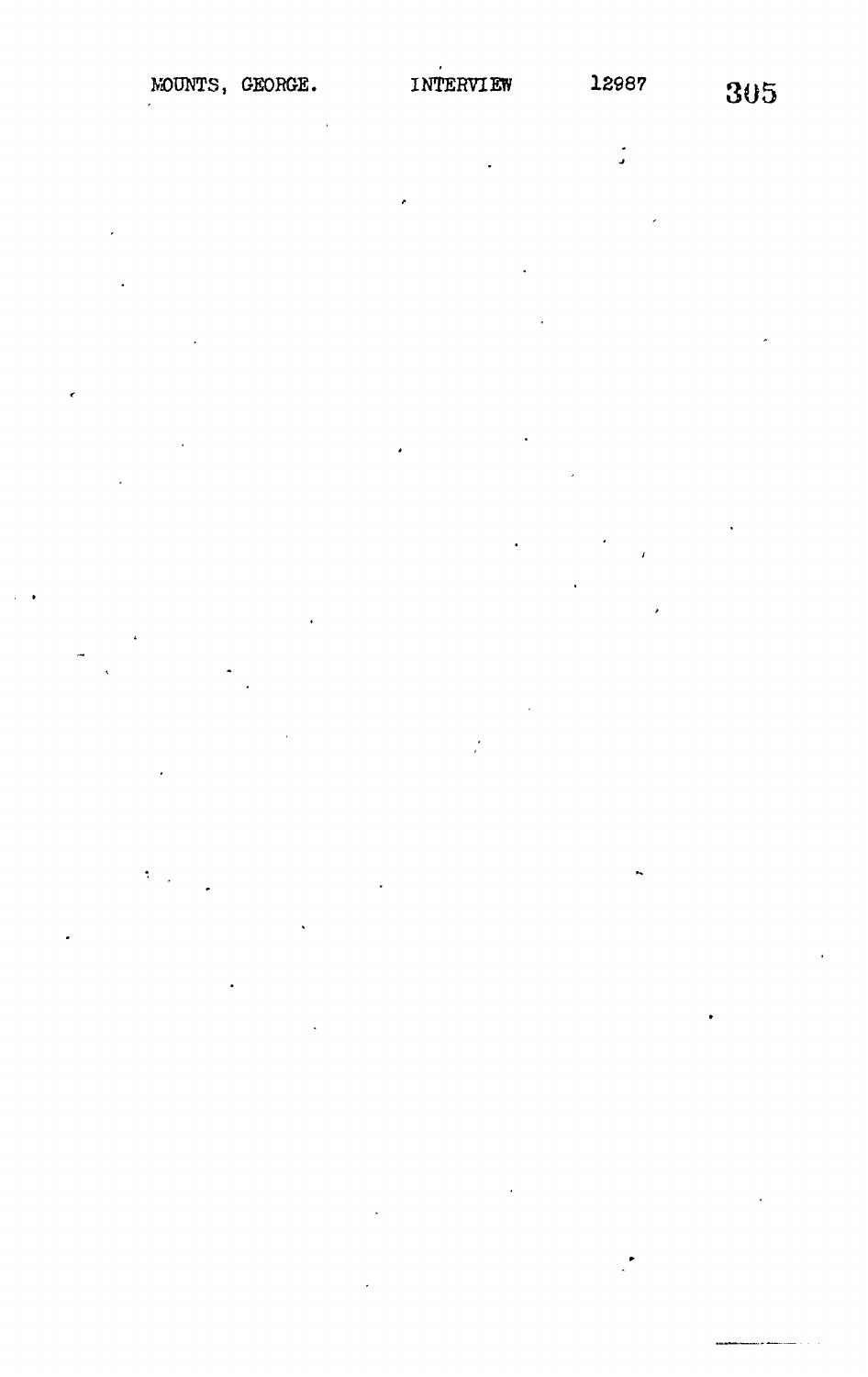|                                                        | $\bullet$ $\overline{B}$ $\bullet$                                                             | Form $A - (5 - 149)$ |       |
|--------------------------------------------------------|------------------------------------------------------------------------------------------------|----------------------|-------|
|                                                        | BIOGRAPHY FORM<br>TORKS PROGRESS ADMINISTRATION<br>Indian-Pieneer History Preject for Oklahoma |                      | - 309 |
| MOUNTS, GEORGE.                                        | INTERVIEW.                                                                                     | 12987.               |       |
|                                                        |                                                                                                |                      |       |
| This report made on (date) February 18. 1938           |                                                                                                |                      |       |
|                                                        | Taken from memory.                                                                             |                      |       |
| Name George Mounts.<br>ı.                              |                                                                                                |                      |       |
| Pest Office Address 612 S. Main,<br>2.4                |                                                                                                |                      |       |
| Residence address (or location) Mismi, Oklahoma.<br>3. |                                                                                                |                      |       |
| DATE CF BIRTH: Month Day Day Year<br>4.                |                                                                                                |                      |       |
|                                                        |                                                                                                |                      |       |
|                                                        |                                                                                                |                      |       |
| 6.                                                     |                                                                                                |                      |       |
| Name of Mother<br>7.                                   | Place of birth                                                                                 |                      |       |
| Other information about mother                         |                                                                                                |                      |       |
|                                                        |                                                                                                |                      |       |

| attached | $15\,$ |
|----------|--------|
|          |        |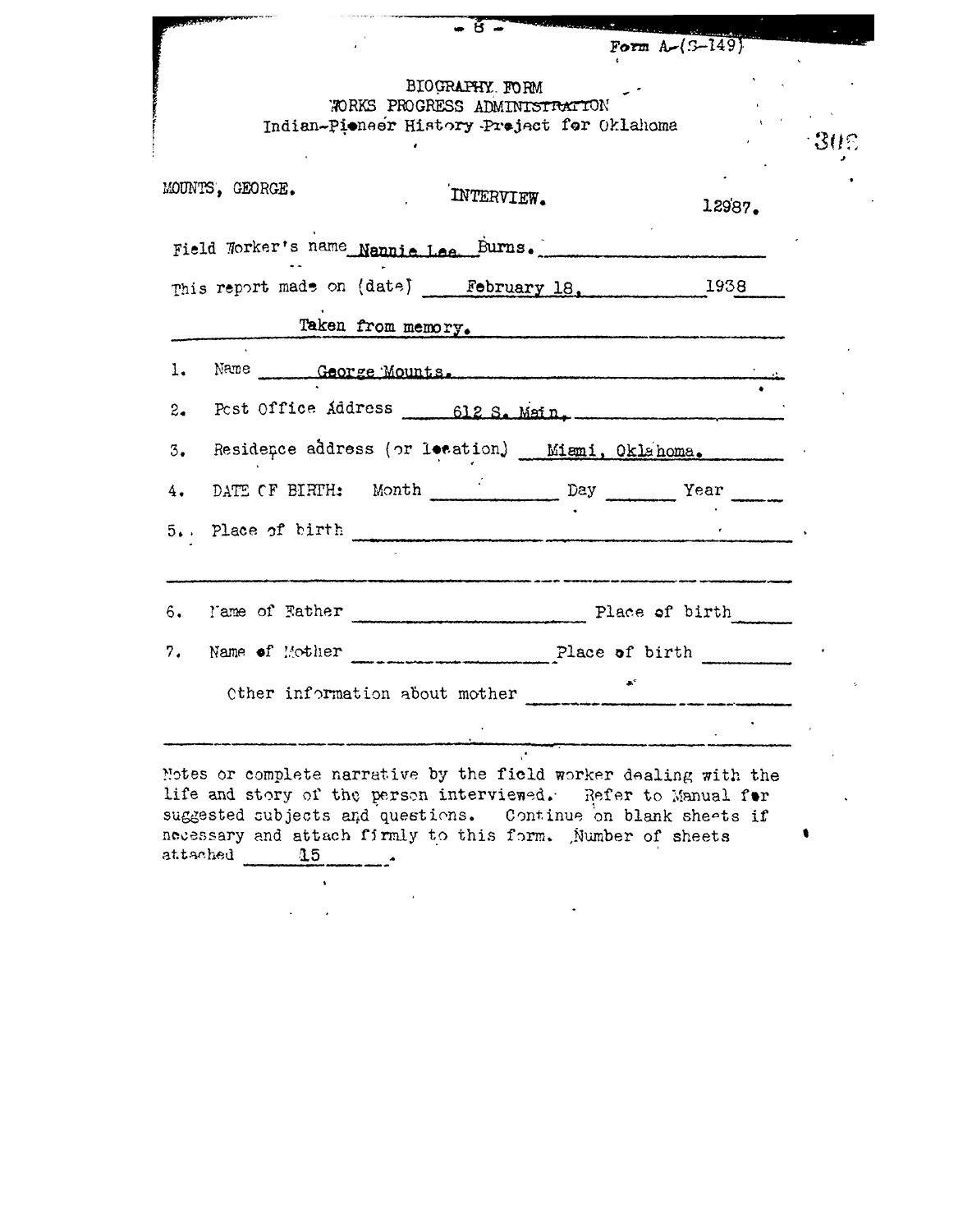MOUNTS, GEORGE. INTERVIEW. 12987.

*I*

**y,**

Nannie Lee Burns.. Investigator, February 18,1938.

**"- i. ' .**

# An Interview with George Mounts. Miami, Oklahoma.

My father wa3 I'lles Mounts, born, I think, in Kentucky of Pennsylvania Dutch stock. l..y mother was Eliza McAfee but I do not know where she was born. I was born, I think, in Howell County, Missouri, May 5,1874.

## Civil War Days.

During the Civil War my father was with the Southern Cavalry operating out of Sarcozie, Missouri. He was a blacksmith and went along with his company of cavalrymen in the capacity of a blacksmith. The only incident of his service that would be of interest here is after the close of the war. there was so much banditry along the border of Missouri, Kansas, Arkansas and Indian Territory that soldiers were still kept in Southern Missouri to help quell these raids.

On one of their dashes into the Indian country from Sarcoxie they naturally would take all the available men there and so my father accompa ied them and as best I know they came to the vicinity of Carey's Gap, south of Fairland. Among the prisoners that they took on that raid was Kinch West,the father of Bill.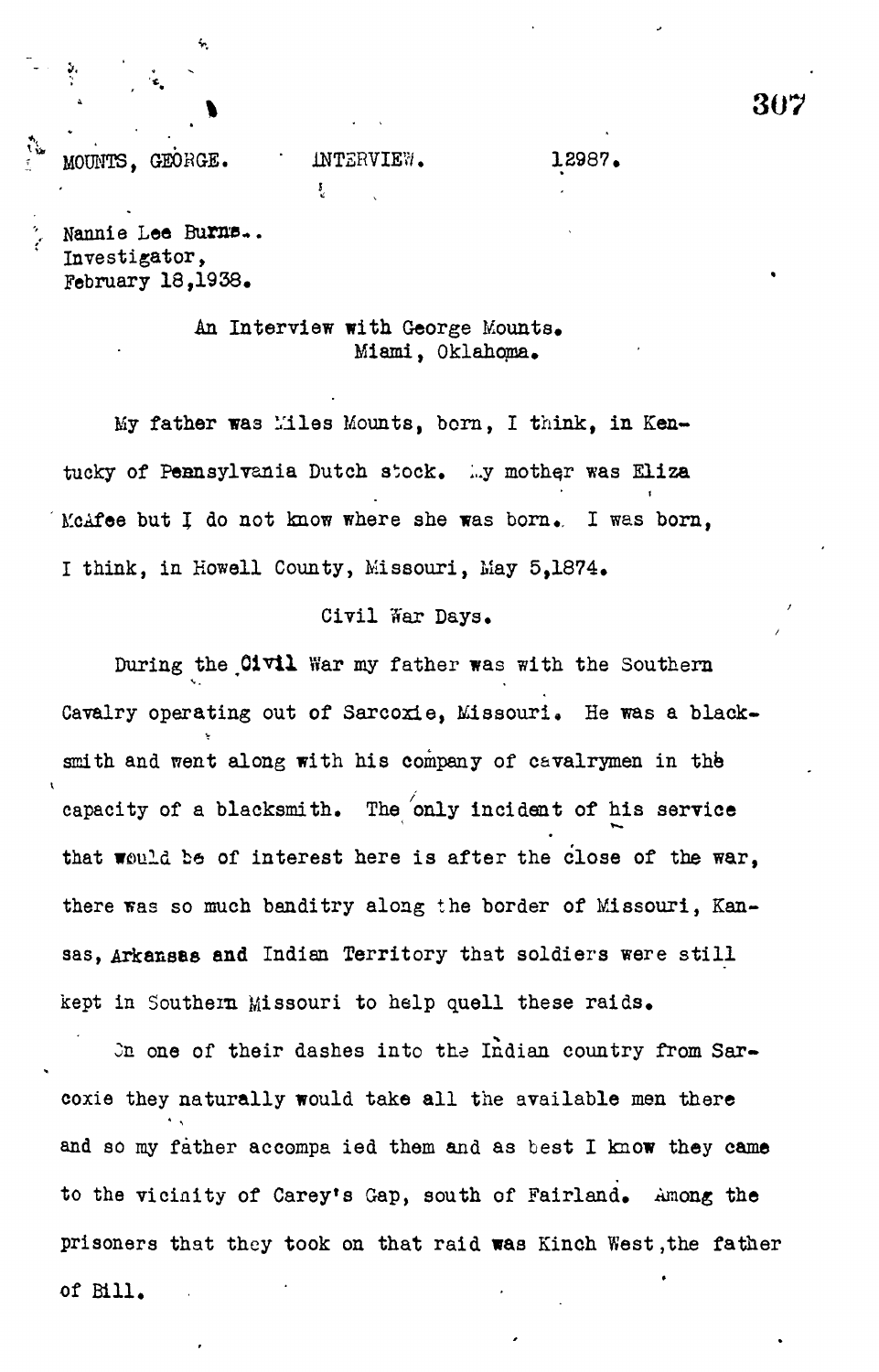$-2-$ 

t MOUNTS, GEORGE. INTERVIEW. 12987.

The old West Home is the old story and a half four room house that isnt the foot of the hill six or seven miles south of Fairland on the west road. They had arrested Kinch and were taking him back with them. The soldiers were riding around him, some in front and some behind, and they thought that'they had him securely tied to his horse when, some way, he managed to get his hand loose and as he urged his horse ahead he drew his gun and fired back at the soldiers'. My father, who was among the front ones, received one of the bullets in the fleshy part of his leg and he carried this bullet twenty-five years. Finally after we came to this country to live it worked around on the inner side of his leg and showed just under the skin. He went to a physician and asked him to-cut it out and he wanted  $\sharp 25.00$  for the job so father came home and took a razor and cut it out himself.

### To Kansas.

from Missouri, my parents went to Kansas and homesteaded 160 acres and took an additional school claim of forty acres five miles west of Greensburg, Kansas,arid here we built a sod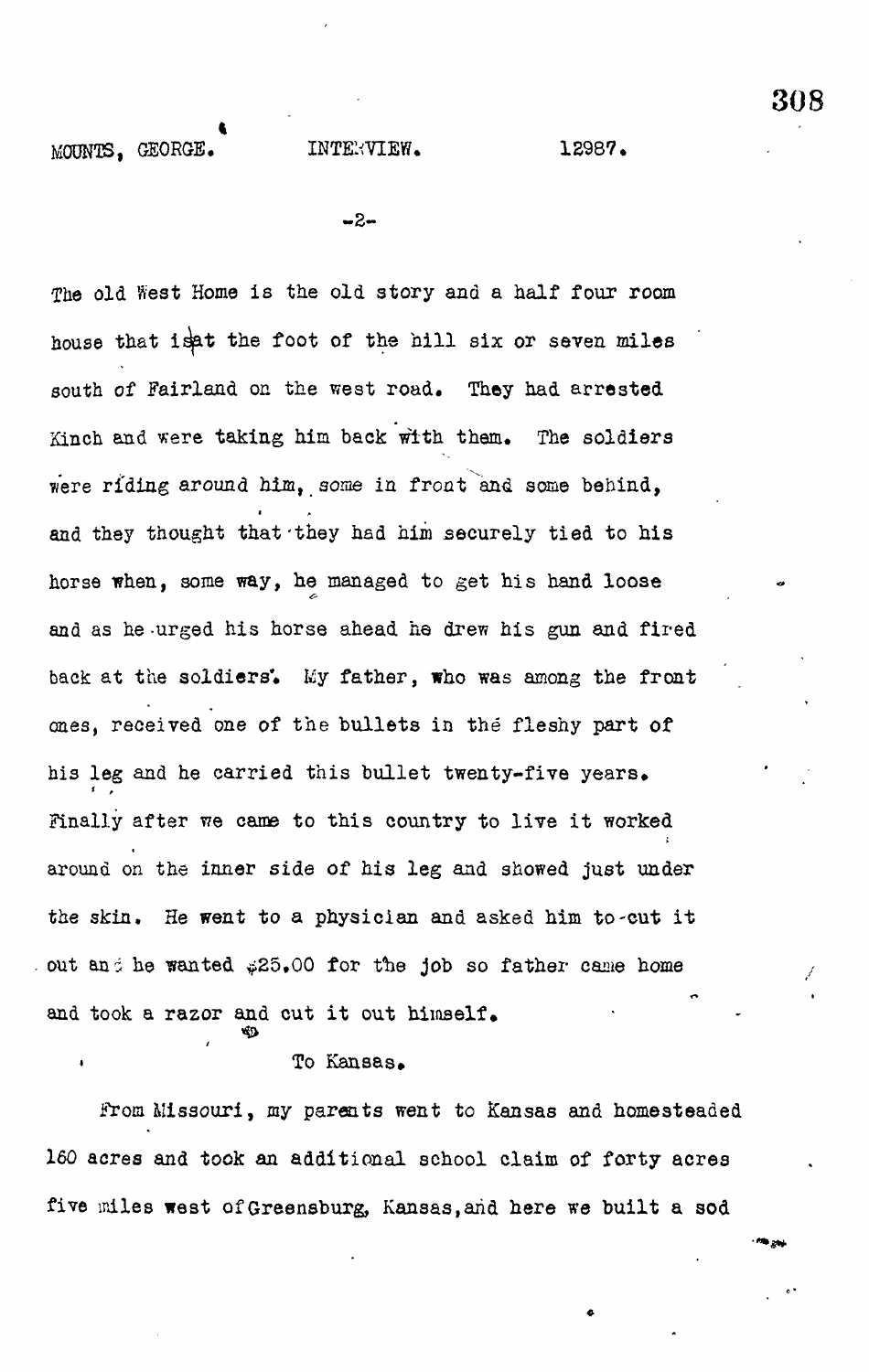**- 3-**

house which had a roof of lumber. We had gone to Kansas in March of  $1883$ . We found gyp rock in the well and after we went below that we had fair water. This gyp dirt made from the gyp rock made a fair' cement.

We stayed there until the fall of 1888. Father who had been looking for a new location, had met on a previous trip a Wyandotte Indian, Albert Mudeater, at Baxter Springs, Kansas, who told Father that he had a good place here that he would rent, or rather lease him. So Father returned home and the family got ready to come to the Indian country. We came overland in three wagons,driving'a couple of good cows and six or seven loose horses and were in Independence, Kansas, the night that Benjamin Harrison was elected President.

# Life In The Indian Country,

**L'udeater was waiting for us at Baxter Springs and came** with us from that place to the place he had in mind for us, which is now the O.P.M.Zimmerman place south and a little west of Ottawa and on the north side of the Neosho River.

From Baxter Springs, we had travelled the old Military Road to the Baldwin Grove just north and west of Ottawa. When we reached the place we found only a one-room log house with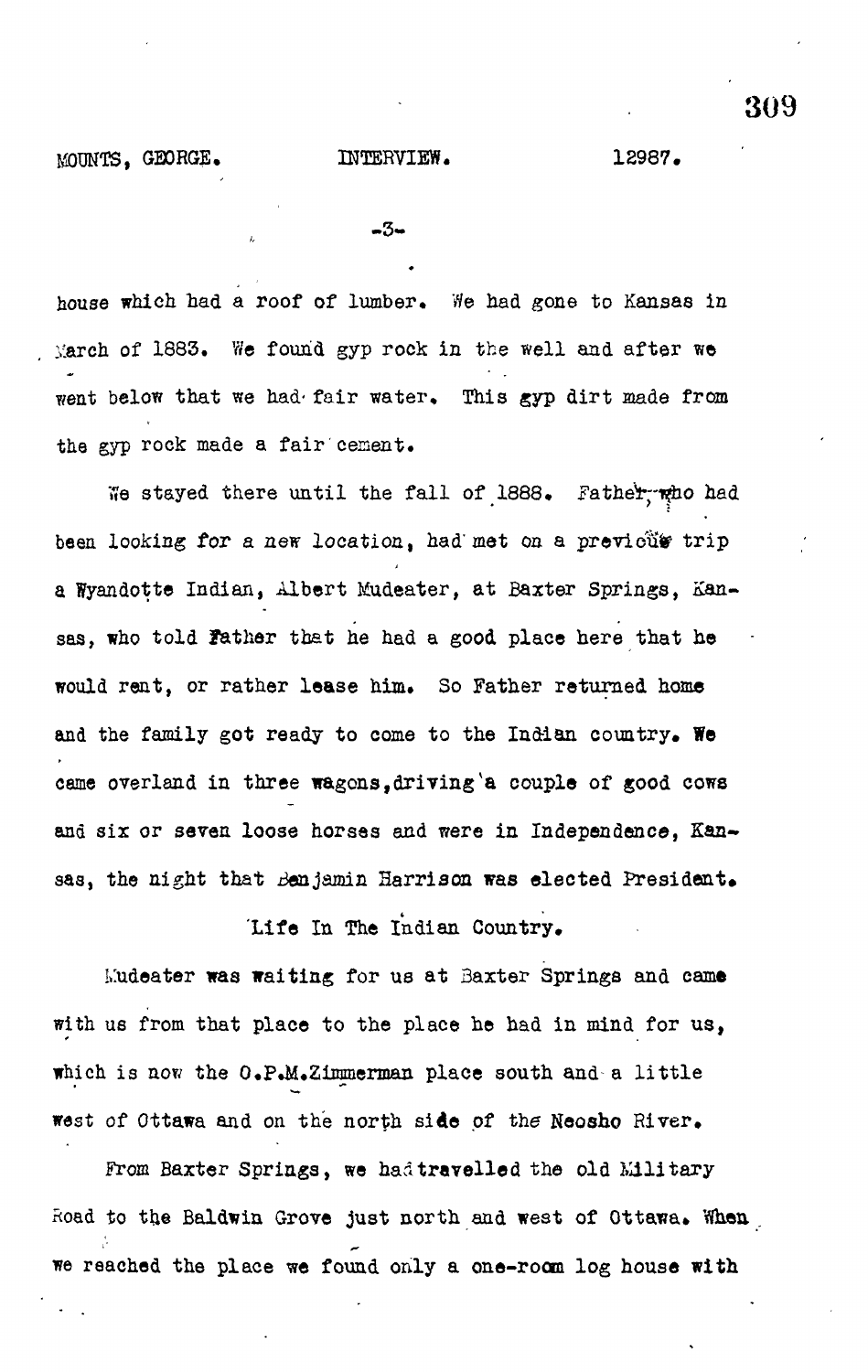**%**

**- 4 -**

no chinking in the cracks. Father did not want this place but we spent the night there and the next morning he began to look around and not far from us on the other side of the river he came to Aunt Sallie Eudson's (A Cherokee) place. She knew father, though she had not seen him since she was a refugee during the Civil War days so asked him to bring his family there, saying that she had an extra house and could find plenty of work for my father, my younger brothand er, Charlie, and me. We began shucking corn for her/father established a small blacksmith shop on the farm and did local work that winter and the next year that we lived there.

Father's permit cost him fifty cents per month; I still have it. At that time, you could lease from any Indian provided that you did not settle within a quarter of a mile of any one's improveroents,.

Father was a peaceable man and after we moved here he learned that old Kinch West still lived at Carey's Gap and Fror years Father, wishing to avoid trouble, did not go to Fairland or any place south of us.

The second year we moved across the Neosho and lived the in/Ottawa Nation on the Mose Pooler farm and Father still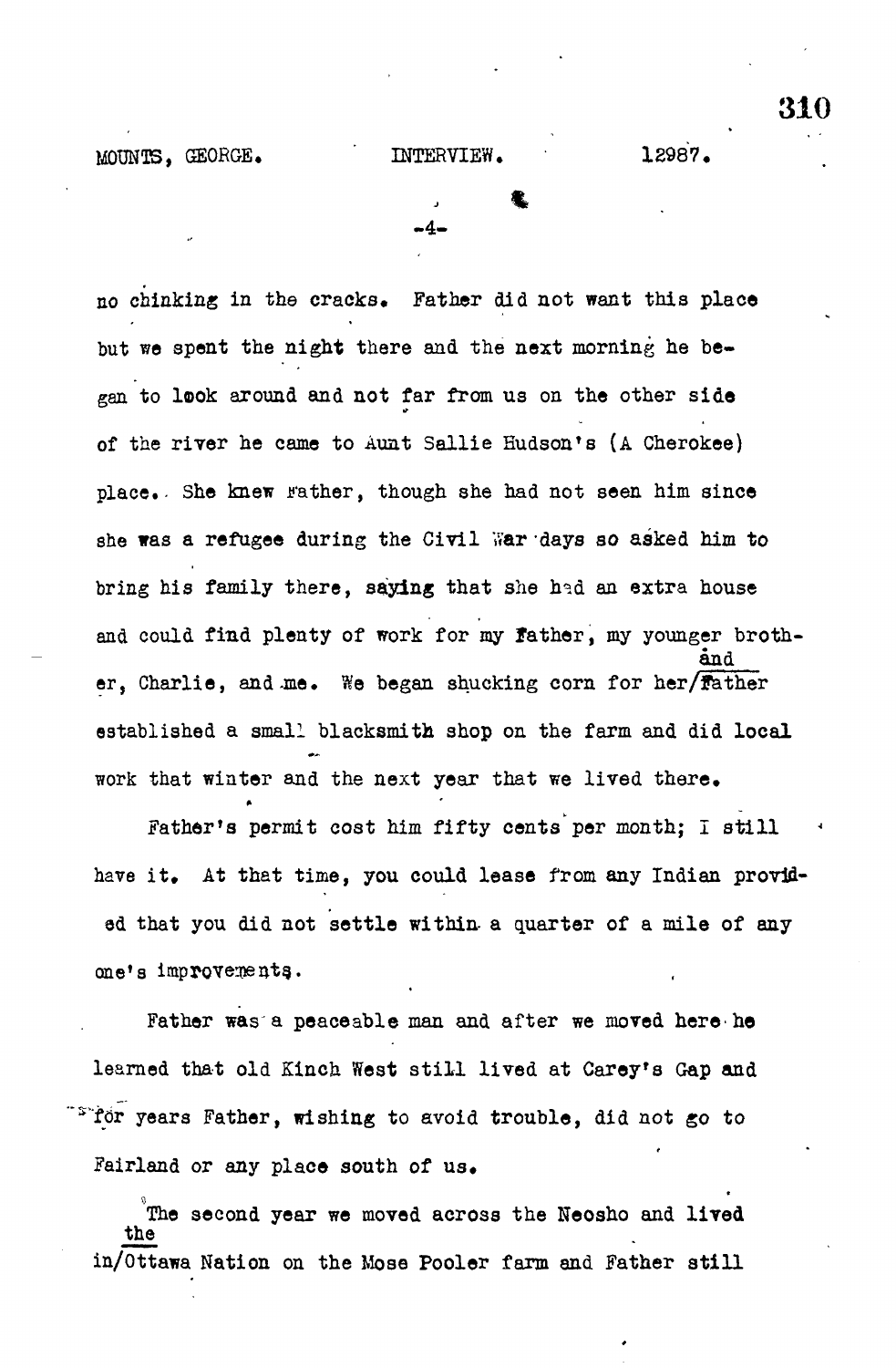MOUNTS. GEORGE. INTERVIEW. . 12987.

 $\bullet$  5  $\bullet$  -  $\bullet$  -  $\bullet$  -  $\bullet$  -  $\bullet$  -  $\bullet$  -  $\bullet$  -  $\bullet$  -  $\bullet$ 

continued his blacksmithing shop and had a better location at the ferry. This was the bilitary crossing over the Neosho River. Dad's friendship with the Hudsons caused him to lease from them and so we moved back farther north than where we had lived on their home place near the mouth of Hudson Creek, This time we were located one-half mile south and one-half mile east of the present Pleasant Valley Schoolhouse. We moved there Christmas week and here lived many years. Brother Charlie and I did the farming and Father built a blacksmith shop on the place and we continued to live there until after Father's death, in 1896.

## Home Life,

Our homes were not very comfortable in those days. In bad weather we did not have nice warm barns for the cows, and at milking time we would drive them up to the house throw them some corn and here, protected from the wind, Mother would milk. Water for home use had to be carried from a well or convenient .spring. Many of the cattle ran on the open range and had no protection from the cold weather and storms. Our barns were rude affairs made of either logs or native lumber and often covered with hay or straw.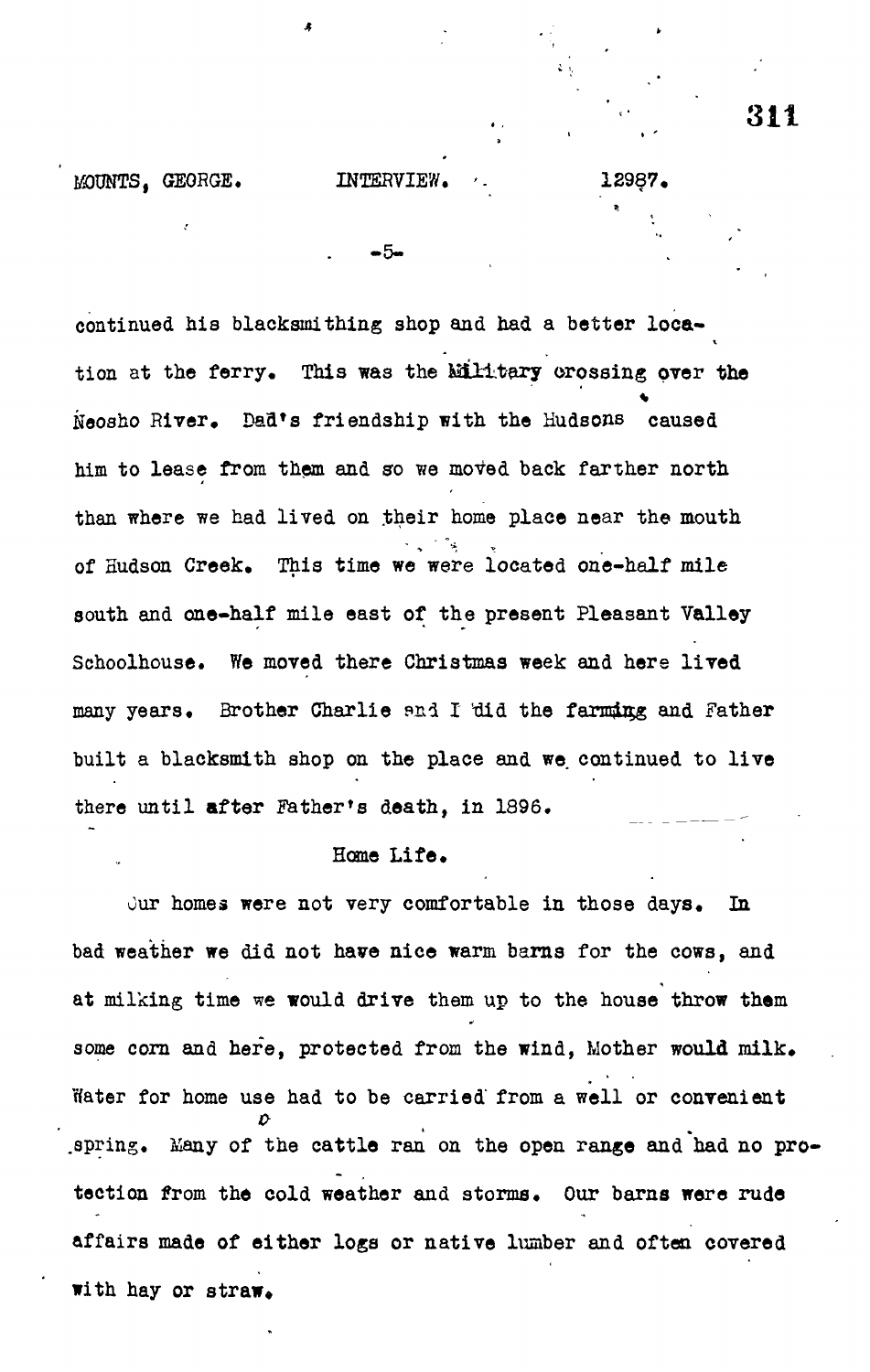**- 6 -**

 $^*$  . The set of the set of the set of the set of the set of the set of the set of the set of the set of the set of the set of the set of the set of the set of the set of the set of the set of the set of the set of the s

**MOUNTS, GEORGE. INTERVIEW. 12987 .**

• In on» of those years, I remember that the Texas •fever/spread among the cattle and no matter which way you went you would see the dead cattle lying sometimes . in bunches and sometimes singly. After the fever had run its course there were very few cattle left in the country and even the Big Pasture was almost empty. **The** cattle from Colorado owned in the Big Pasture at this time belonged to Al Dively and Tom @Griffith.

On the 14th of February of that year, I was cleaning a gun and it went off and as my hand was over the mouth of the gun it severed my middle finger from my hand. Our nearest physician was at Prairie City, now Ogeechee. So they went for Doctor Collins and when he came and saw my hand he said that he would have to take it off but my father said "no", so they called another doctor by the name of Ford to aid him. A man of the name of Joe McCoy came along and when he saw my hand he fainted. My hand was saved but I am minus that finger on my right hand. The spring ploughing had to be done and that spring I ploughed with the lines fastened in a loop around that arm above the elbow.

We had malaria. First to have it was Brother Charlie, We had malaria. First to had malaria. First to have it was Brother Charlie, the state of the state of the state of the state of the state of the state of the state of the state of the state of the state of the state of the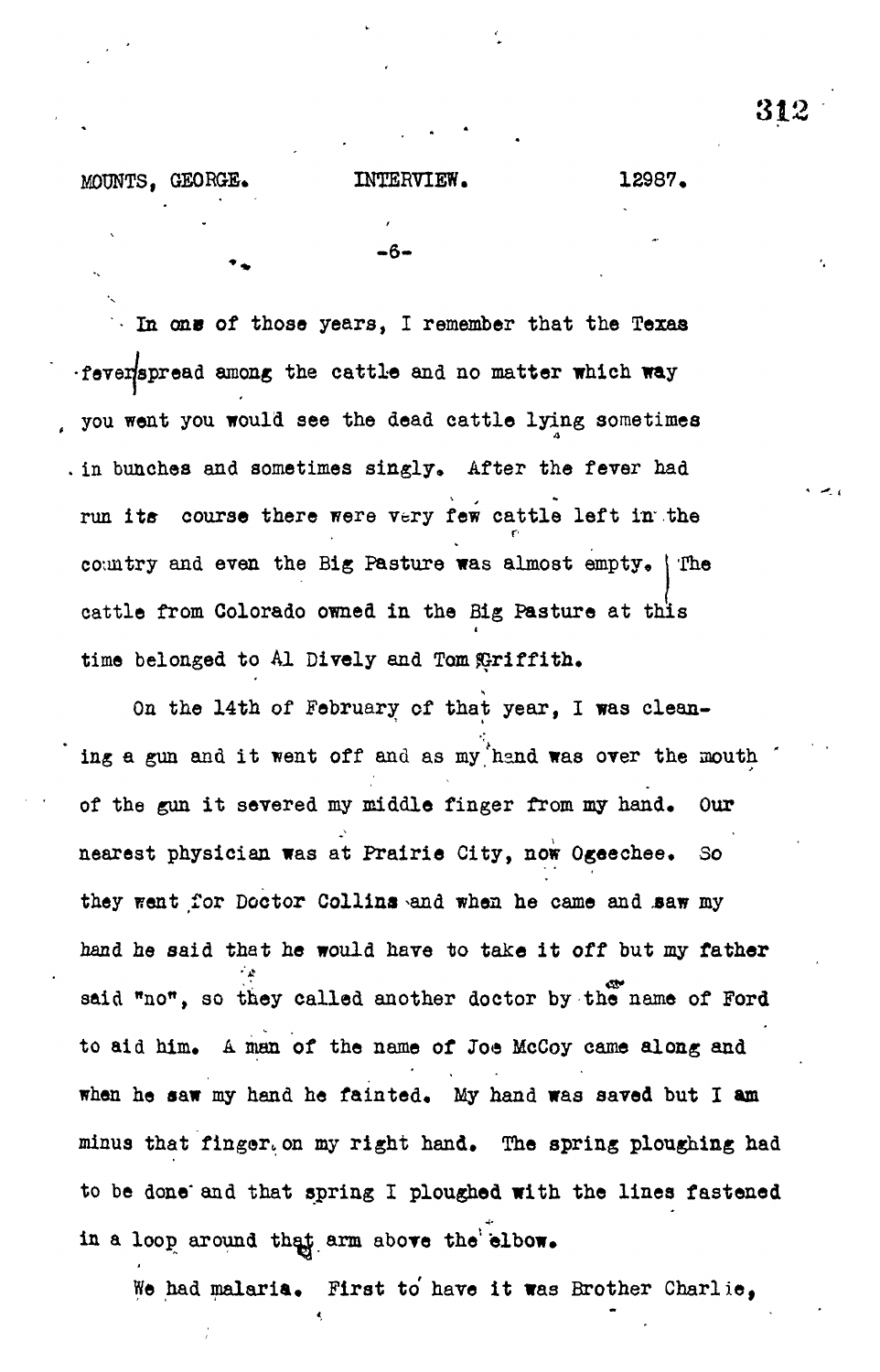who soon recovered, but I was not so fortunate. Dr. **Bli James, the old pioneer physician, made ninety-nine trips to see me and once when he thought I was dying he stayed two days. After my recovery, I began to wonder how I would pay him as money was not plentiful in those days. In payment for the bill I let him have a stag hound that I owned, three loads of corn and killed** him four hogs.

# **Wolf Chasing.**

**Dr, James, then a young man, was a familiar figure on these prairies as he either rode a large horse or drove a team of little mules to a four-wheeled cart. He was followed by a pack of hounds and always he had time for a wolf chase. As the dogs he had could not catch an old gray wolf that he saw frequently he wanted my stag hound, Old Sharp, This hound with the aid of his other hounds who came to his assistance after the stag hound had caught the wolf, finally killed the wolf but not until after the wolf had torn the dogs badj.y-ih .the death fight.**

**I have stood beside Dr, James and heard him dall imitating the • coyote and you could not tell the difference in** his call and that of the animal; and this was the reason that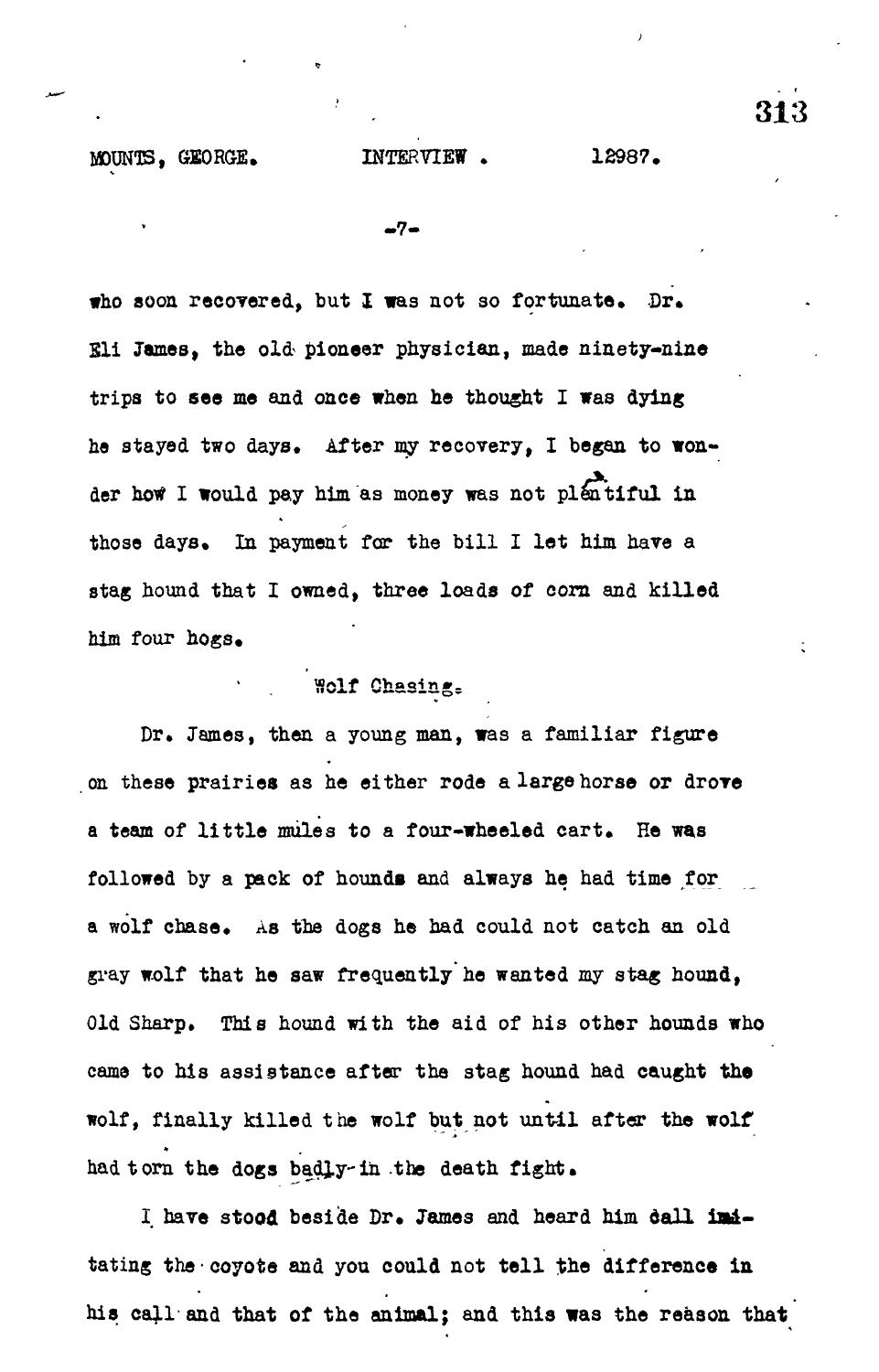it was so easy for him to start a chase. He could call the wolves into the open.

I had only that one staghound until one of the men who was moving away gave me his pack of hounds so efter ' that i took my pack and joined in many of the wolf hunts.

I went to a wolf chase last winter and how different it was from the ones that we had in those days. Then we rode horseback and the range was mostly open and we could follow the hounds, but last year several were in cars and would drive the roads and try to be near where the dogs would pass until the end of the chase when they left their cars and went foot to the scene of the kill.

When we movedthere were only three houses between us and Bluejacket; they were the Leck Lee Place, Silly's Place (now the £ajic Place) and Pat Murphey<sup>f</sup> s place.

, We seldom went to town and when we did for things that we could not obtain at Prairie City, we drove to Seneca, Missouri, or Baxter Springs, and it was more than twenty miles to either which meant a long, slow trip in a farm wagon. The roads were scarcely more than trails and in the winter it was often'impossible to drive a wagen through the muddy country. If it was necessary one went horseback and brought "back the

fo?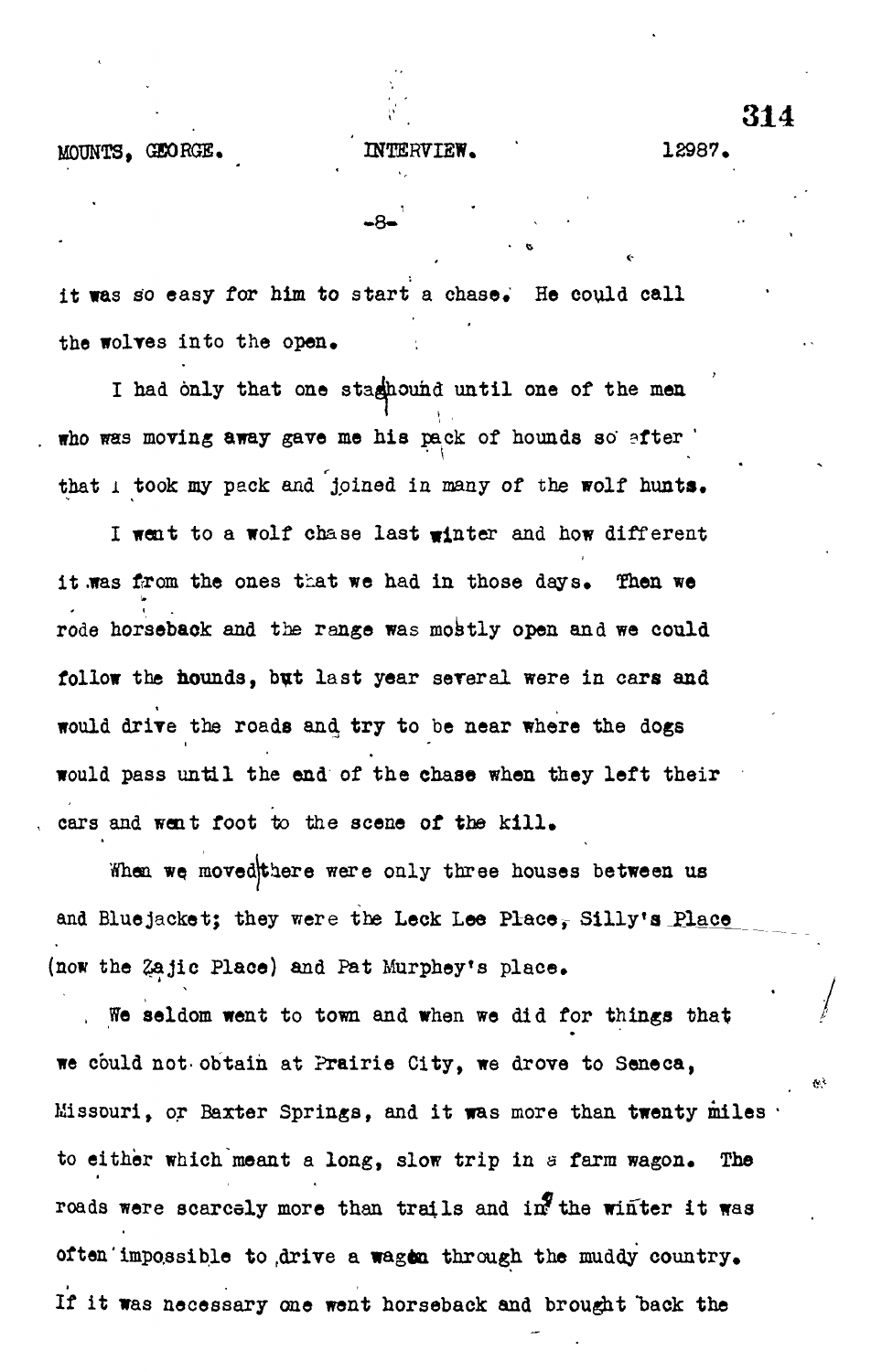MOUNTS, GEORGE. INTERVIEW. ' 12987.

- 9 -

necessary articles in a sack carried across the horse.

Miami and Fairland.

In 1890 they began to talk two new towns. Old Ogeachee was moved three miles west on the Frisco from ite old location out on a rise covered with tall bluestem grass and because the beautiful colorings of the prairie flowers reminding one of a Fairy land it was named Fairland. Today all that remains at Ogeechee is the schoolhouse and a switch for loading stock.

On this side of the river the different Indian Tribes felt that they wanted a town and so the purchase of five huni the set of the set of the set of the set of the set of the set of the set of the set of the set of the set of dred eighty-eight acres from the Ottawas was finally arranged **\*\* \* - '** through Washington and through Washington and the town of  $\mathcal{Y}_\text{max}$ early part of 1891. I helped to haul the lumber for some of early part of 1891. I helped to haul the lumber foxystem in the lumber foxystem in the lumber foxystem in the <br>I helped to haul the lumber foxystem in the lumber foxystem in the lumber foxystem in the lumber foxystem in t the sawmills doitn on Grand River, and from the jwiseo at Fai£v land. i,.

**liami** has a different history from any of the other towns in the Indian Territory. It was bought outright and so did not come under any jurisdiction of any of the tribes and during the  $\frac{1}{2}$ first two years had saloons and, of course, this attracted many undesirable people here. Once the Federal officers came here,

 $\mathcal{L}_\mathcal{A}$  is the people here. Once the people here. Once the people here. Once the people here  $\mathcal{L}_\mathcal{A}$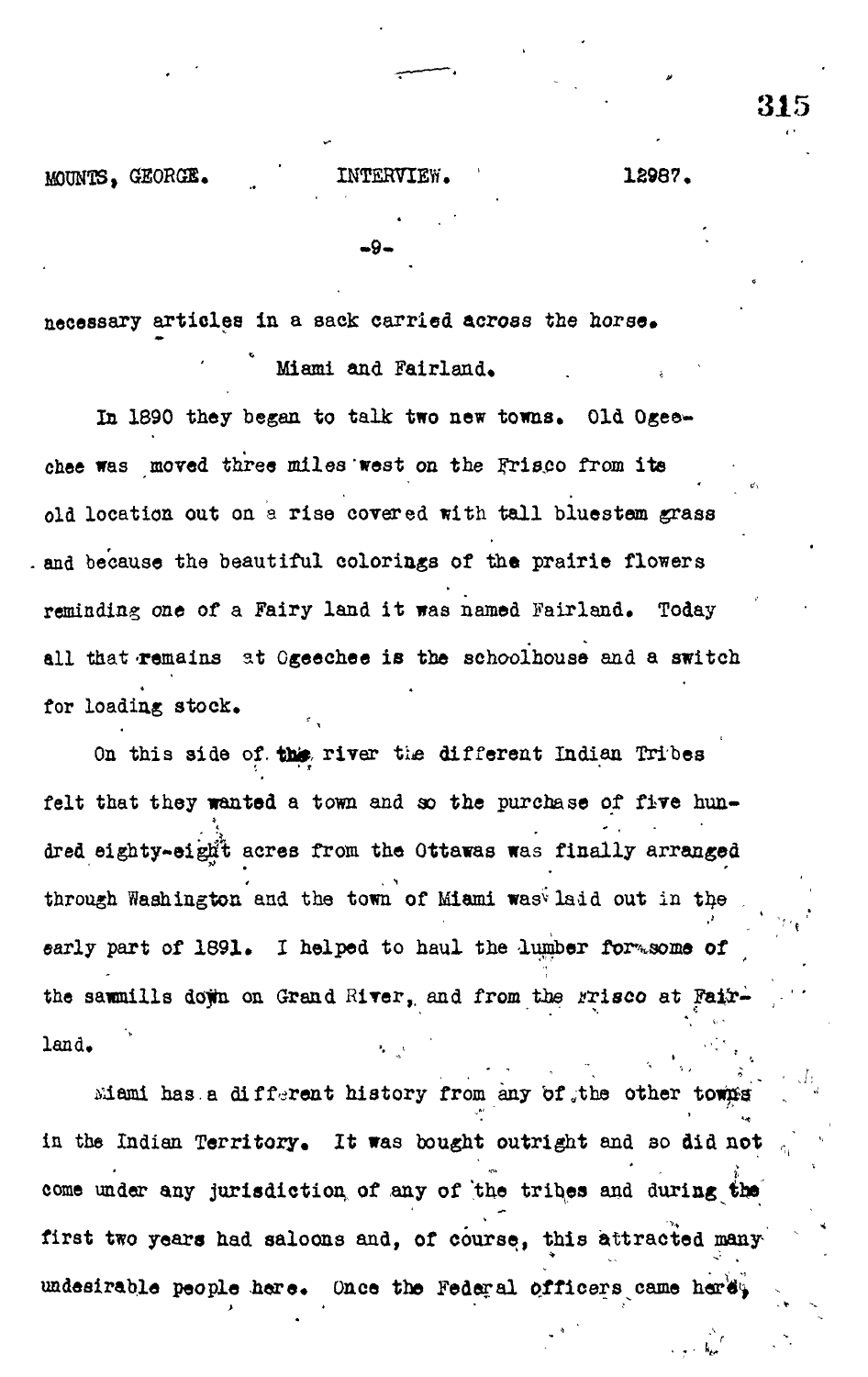$-10-$ 

raided the saloons and closed them. Then the case was taken up with the United States Courts the Federal men were compelled to pay for the liquors that they had destroyed and taken. The saloons were not closed until a special act of congress established a form of government and placed it under the arkansas Laws.

The first railroad reached Miami from Baxter Springs in 1896 but was not extended from there to Afton until 1901 so during the first few years it was a favorite spot with the  $\cdot$ cowboys and those desiring to celebrate.

I am the only person here who saw Bill West kill Kenny, . the town marshal. Eill dest and his father,  $Kinch_t$  had passed a boy of the name of Hart and me. We were bringing a load of corn to town south of the Neosho here. They were in a buggy and **\*** *s* were driving two big mules. We crossed and as we came up Main Street the Wests were talking to Long Mike, a gambler, on the street and when I reached the place in the street right in front of Aenny's blacksmith shop, which was on the west side of the wain street fronting the east; BITT Mest Marked to the door and said to Kenny, " I don't want any trouble but I want my watch and gun\*. Kenny had arrested West a few days previously "for .shooting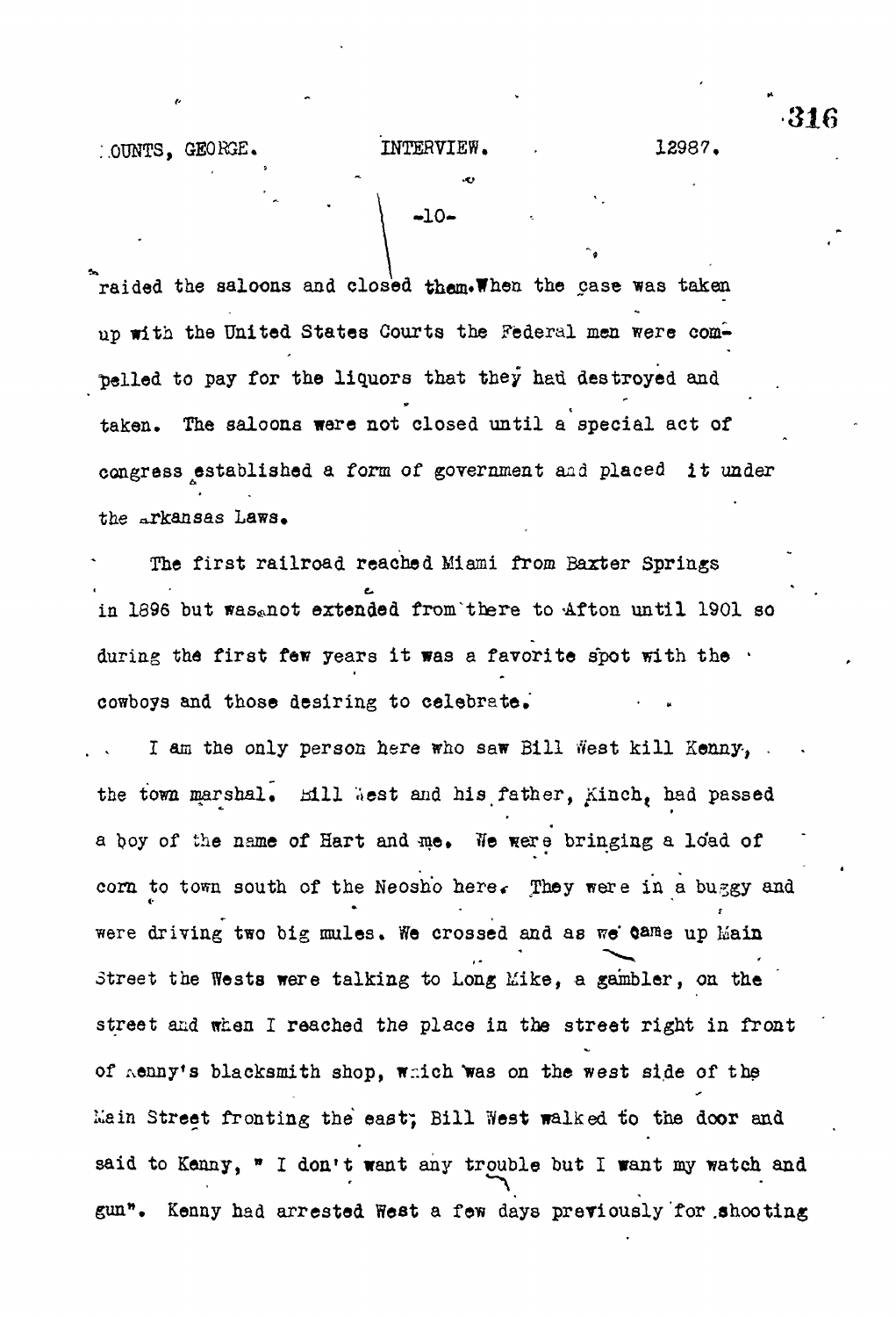**A**

MOUNTS, GEORGE. (*INTERVIE:* 12987.

 $-L1$ 

out some windows and had taken his watch and gun from him. West had escaped and had sent nenny word that he was coming back on this day at two o'clock and that he did not want any trouble but he wanted his watch and gun. Some say that this was a sweetheart's watch and some say that he had her picture in the watch. Kenny, instead of giving him the gun and watch, ducked behind a partition in the shop and fired at West. West then drew his gun and aimed at where Kenny was hiding and, firing just below the top of the partition, his shot struck Kenny in the top of the forehead and Kenny fell over a wagon wheel with his brains oozing out.

 $\ell$ est then walked into the shop and got his gun and watch and, after looking at Kenny, turned and came out. He walked up to the north corner of the block, looking at his gun as he welked, crossed the street and entered the old Cottonwood Hotel. Te walked through it out to the well back of it and got a drink and tirned and came back to the street. ris father who had driven up the street was coming back so he walked out and got in the bug,y and they drove south out of town. John Cheyne, who was in charge of the *sigham* store across the street heard the shot and came across after West left and when he saw kenny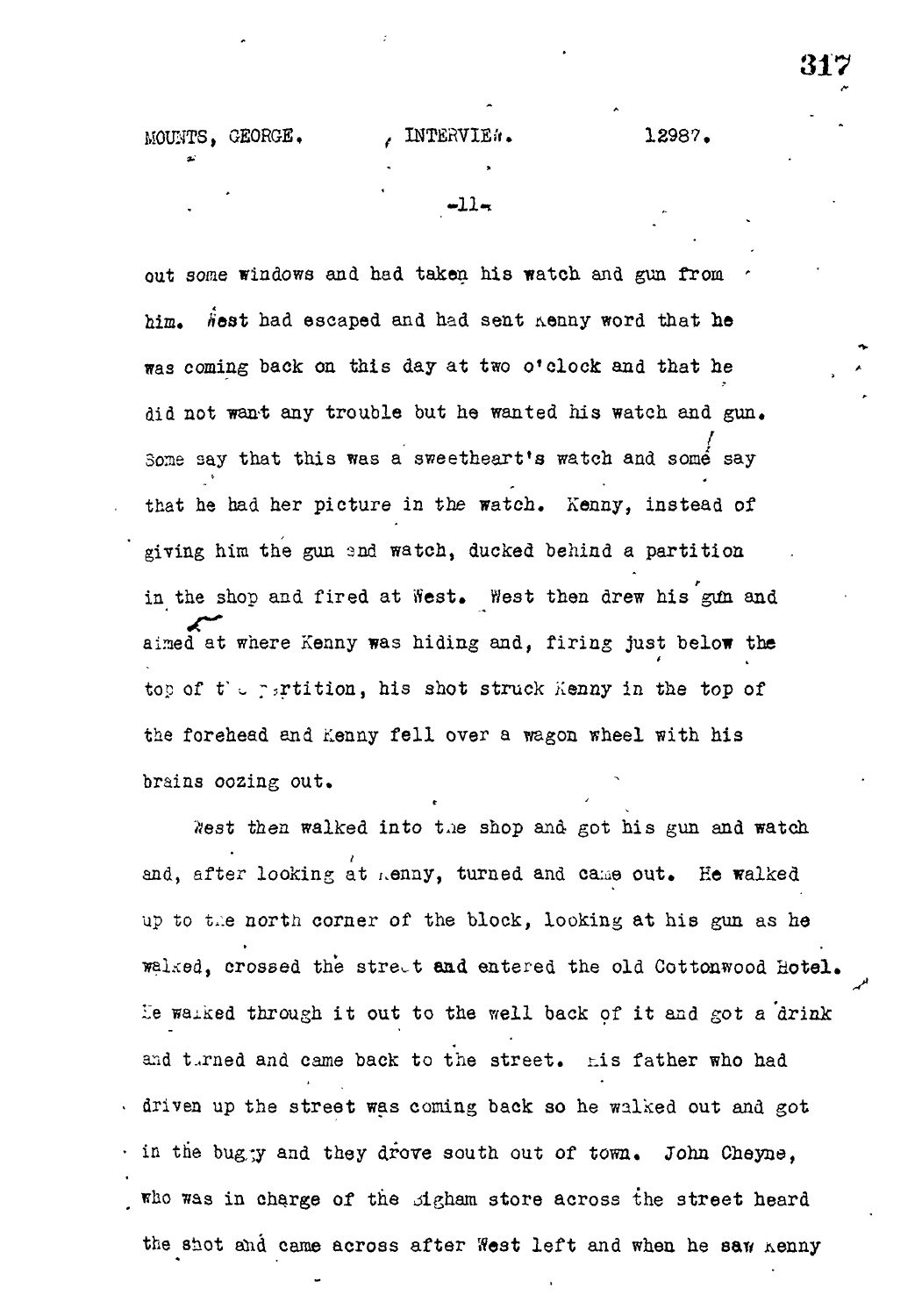# MOUNTS, GEORGE **INTERVIEW.** 1298

 $-12-$ 

. lying there he called to Hart and me and asked us to come there. The got off of the load of corn and went inside and Gheyne said to us, "Boys, this man gave his life for this town. help me lift him up". We did and put him on a bench in. the shop. When I went home and told my father what I had seen, he told me that I was noc to mention it to any one as he did not want any trouble with .est.

In the excitement that followed, the part Hart and I had played was overlooked and at the trial the only witness that gave testimony, wts the small son of henny who was at school about a nalf a block away and did not reach there till later. ..est was taken to Fort Scott for s&fekeeping but he escaped here and later escaped from another jail and the last time that he was captured, he was being held at Cswego, Kansas.

1 did not mention t..is until after my father died in 1696. Cne day I was. talking to .andy Lee, a cousin of Bill's, and I mentioned seeing him shoot henny. A few days after that evening, Kir.ch drove up to our place and called to me to come tnere. I was scared but I went and then he asked me to tell nix what i had seen and heard. When I told him he said, "That is just what Bill told me. You will not be hurt and I will see

 ; - .

i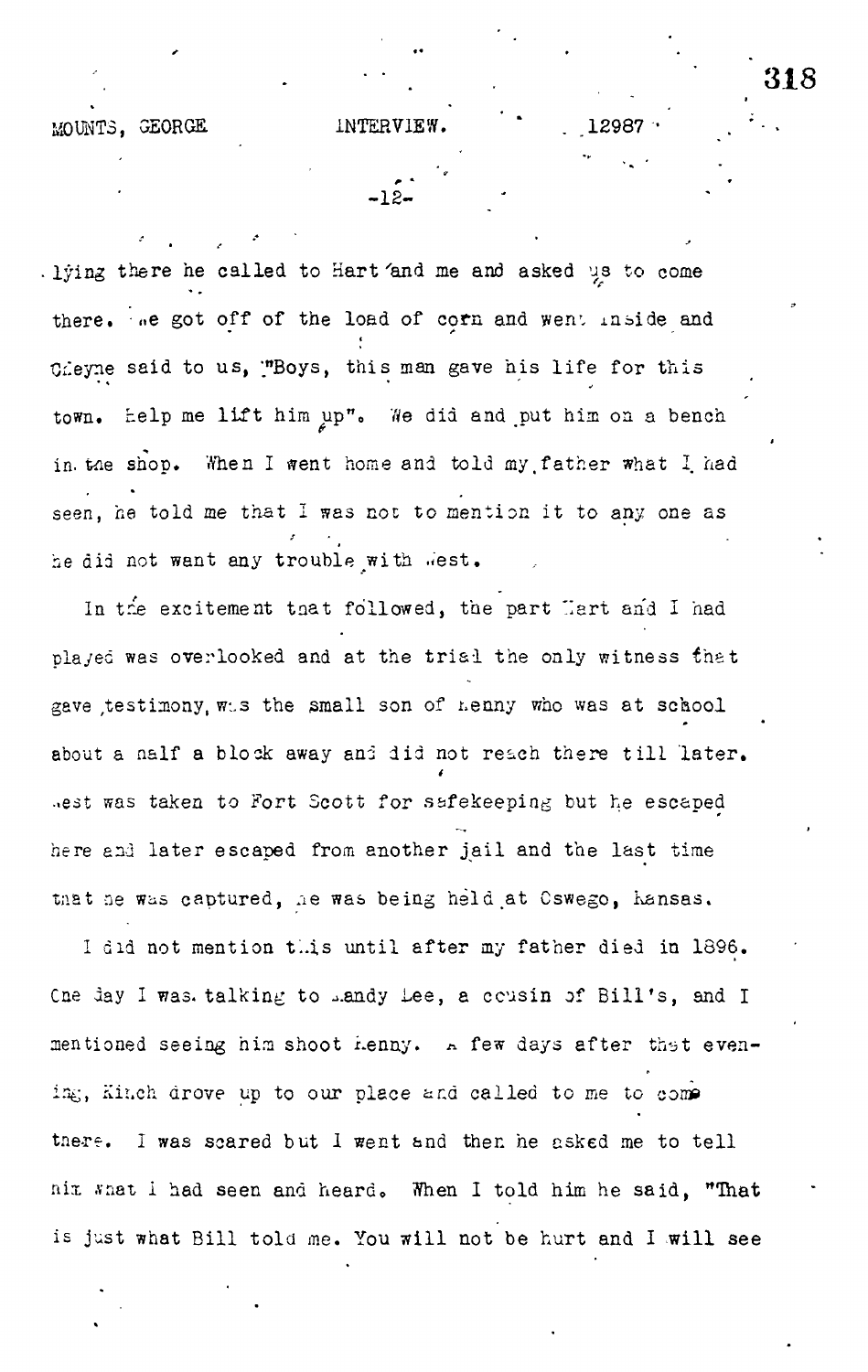-13-

you again soon." As soon as he could get in contact with Bill, they began to plan for him to give himself up and stand trial but before the arrangements could be made,  $a$ . Federal officer came across West asleep in the hills about twenty-five miles east of Eureka Springs and killed him.

tur laws in those days were very different from the present ones. When we first came here we had the Indian Police and when any one of the Indians would complain against a white settler, he would be taken by the Indian Police across the state line either into Lanses or Lissouri and told not to return.

Fairland had its characters, too, in those days; among them Tod Lonalds, Jerry Pell and some others jumped him up in  $_1$ airland one day and followed him to the Jake Jample's place. some seven or eight miles but he turned on them as he reached. the timber they went back to town without him. At another time, when a group of men were drinking, Tod Donalds and pill West held up the operator of a shotting gallery at lairland and one held him while the ot.er shot notches in his hair.

... Then they were building the first old steel bridge here shortly after 1900, Mont Conday and I were the first persons to cross it., Zhe bridge was finished and the approach was completed on the south side and they were several feet from the bridge

.31 9

ı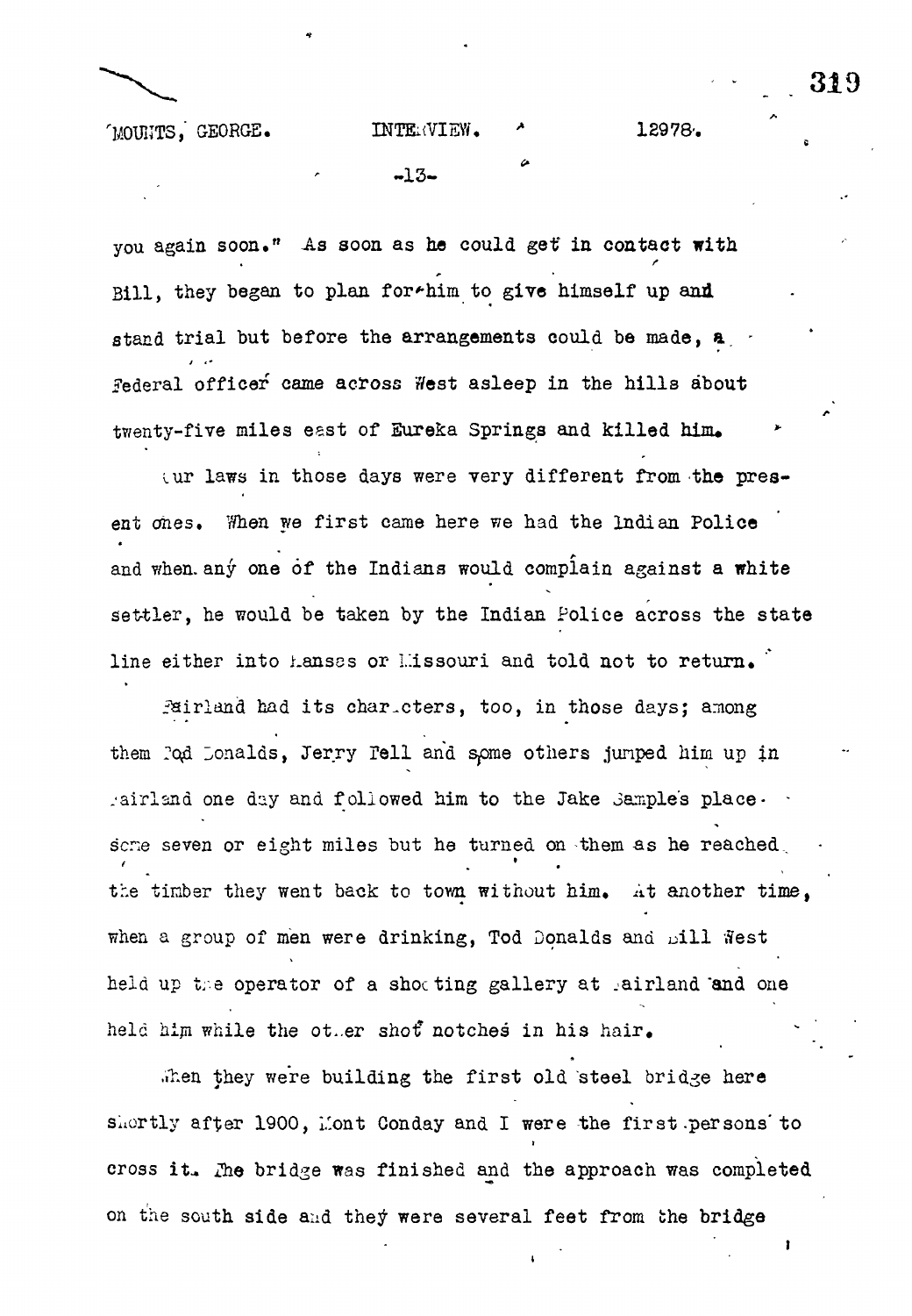### -14-

*on,* this side. We rode on from the other side and across the bridge and then jumped our horses across the uncompleted approach here. The contractor swore at us but we only laughed and told him that we wanted to be the first to cross the new bridge. '

The old white two-story school building here that was built in the summer of 1900 .was the first free school in the Indian Territory. When it was torn down to be replaced by the lsrge brick building, the lumber was bought 'by ueorge Nicely, the elevator man, and he built the east part of his mill and elevator out of it on Third Street southeast.

I had little schooling except in a few subscription schools but, some way, I have managed to pick up quite a bit of music and can play several instruments. My favorite instrument is the guitar and I used to go eighteen and twenty miles to play for a guitar and I used to go eighteen and  $\mathcal{L}_{\mathcal{A}}$  used to play-for and twenty miles to play-for and twenty miles to play-for and twenty miles to play-form dance-but after Father died and Mother did not have good health the dances so one morning after I had been out all night I called the dances so one morning after I had been out all l night I had been out all l night I called  $\alpha$ mji hand and told him that we were parting company and that I was settling up with him, I told him, I told him, I could not keep" on as we were well as we were well as we we we going as we had always gone together and then I turned together and then I turned to the girls  $\mathcal{L}_{\mathcal{A}}$ 

who had helped in the house  $\mathcal{A}$  is she wanted the old  $\mathcal{A}$  she wanted the old her if she wanted the old her if she wanted the old her if she wanted the old her if she wanted the old her if she wanted the old her

 $\sim$  320